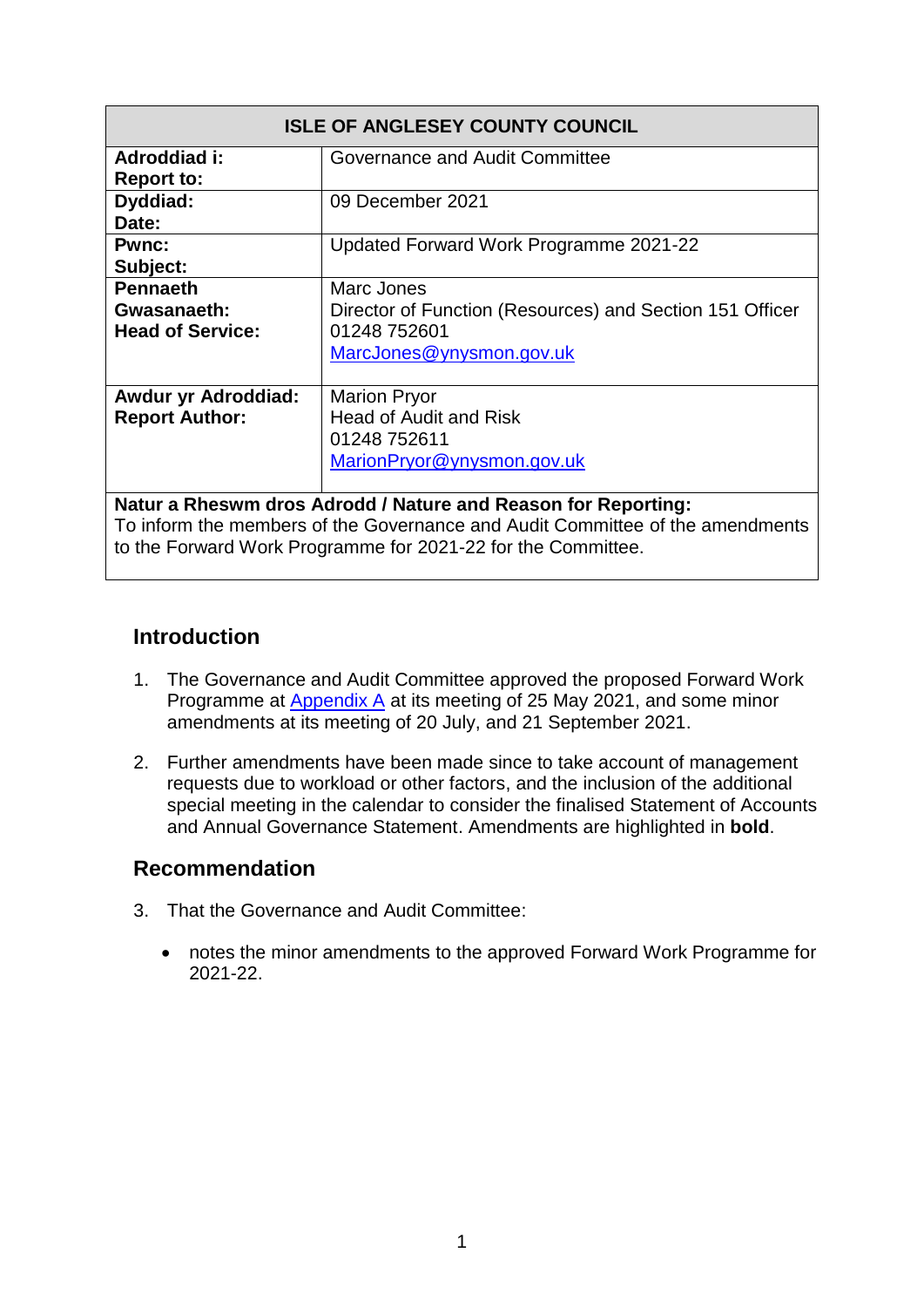| Core                                       | <b>Tuesday</b>                                                                                                                          | Wednesday                                                                | <b>Tuesday</b>                                                 | <b>Tuesday</b> | Wednesday                                                             | <b>Monday</b>                                                                       | <b>Thursday</b>                                             | <b>Tuesday</b>                                                                                         | <b>Tuesday</b>                                                                                                                       |
|--------------------------------------------|-----------------------------------------------------------------------------------------------------------------------------------------|--------------------------------------------------------------------------|----------------------------------------------------------------|----------------|-----------------------------------------------------------------------|-------------------------------------------------------------------------------------|-------------------------------------------------------------|--------------------------------------------------------------------------------------------------------|--------------------------------------------------------------------------------------------------------------------------------------|
| <b>Function</b>                            | 25/05/21                                                                                                                                | 23/06/21                                                                 | 20/07/21                                                       | 21/09/21       | 20/10/21                                                              | 15/11/21                                                                            | 09/12/21                                                    | 08/02/22                                                                                               | 19/04/22                                                                                                                             |
| Accountabilit<br>arrangement<br>S(3.4.8.3) | Annual<br>Chair's<br><b>Report 2020-</b><br>21(3.4.8.3.1)<br>Review of<br>Forward<br><b>Work</b><br>Programme<br>2021-22<br>(3.4.8.3.2) |                                                                          |                                                                |                |                                                                       |                                                                                     | Annual<br>Review of<br>Committee's<br>Terms of<br>Reference |                                                                                                        | Committee<br>Self-<br>assessment<br>(3.4.8.3.2)<br><b>Annual</b><br><b>Review of</b><br>Committee'<br>s Terms of<br><b>Reference</b> |
| Governance<br>(3.4.8.4)                    |                                                                                                                                         | <b>Draft Annual</b><br>Governance<br><b>Statement</b><br>(3.4.8.4.1/2/3) |                                                                |                | <b>Final Annual</b><br>Governance<br>Statement<br>(3.4.8.4.1/2)<br>3) | <b>Final Annual</b><br><b>Governance</b><br><b>Statement</b><br>(3.4.8.4.1/2)<br>3) | Local Code<br>οf<br>Governance<br>(3.4.8.4.1/3)             | Annual<br>Report of the<br>Partnerships<br>and<br>Regeneration<br>Scrutiny<br>Committee<br>(3.4.8.4.4) |                                                                                                                                      |
| Treasury<br>Management<br>(3.4.8.5)        |                                                                                                                                         |                                                                          | Annual<br><b>Report 2020-</b><br>21<br>(3.4.8.5.1/2/3)<br>/ 4) |                |                                                                       |                                                                                     | Mid-year<br>Report<br>(3.4.8.5.3)                           | Strategy and<br>Prudential<br>Indicators<br>2022-23)<br>(3.4.8.5.3/4)                                  |                                                                                                                                      |

# **Appendix A – Updated Forward Work Programme 2021-22**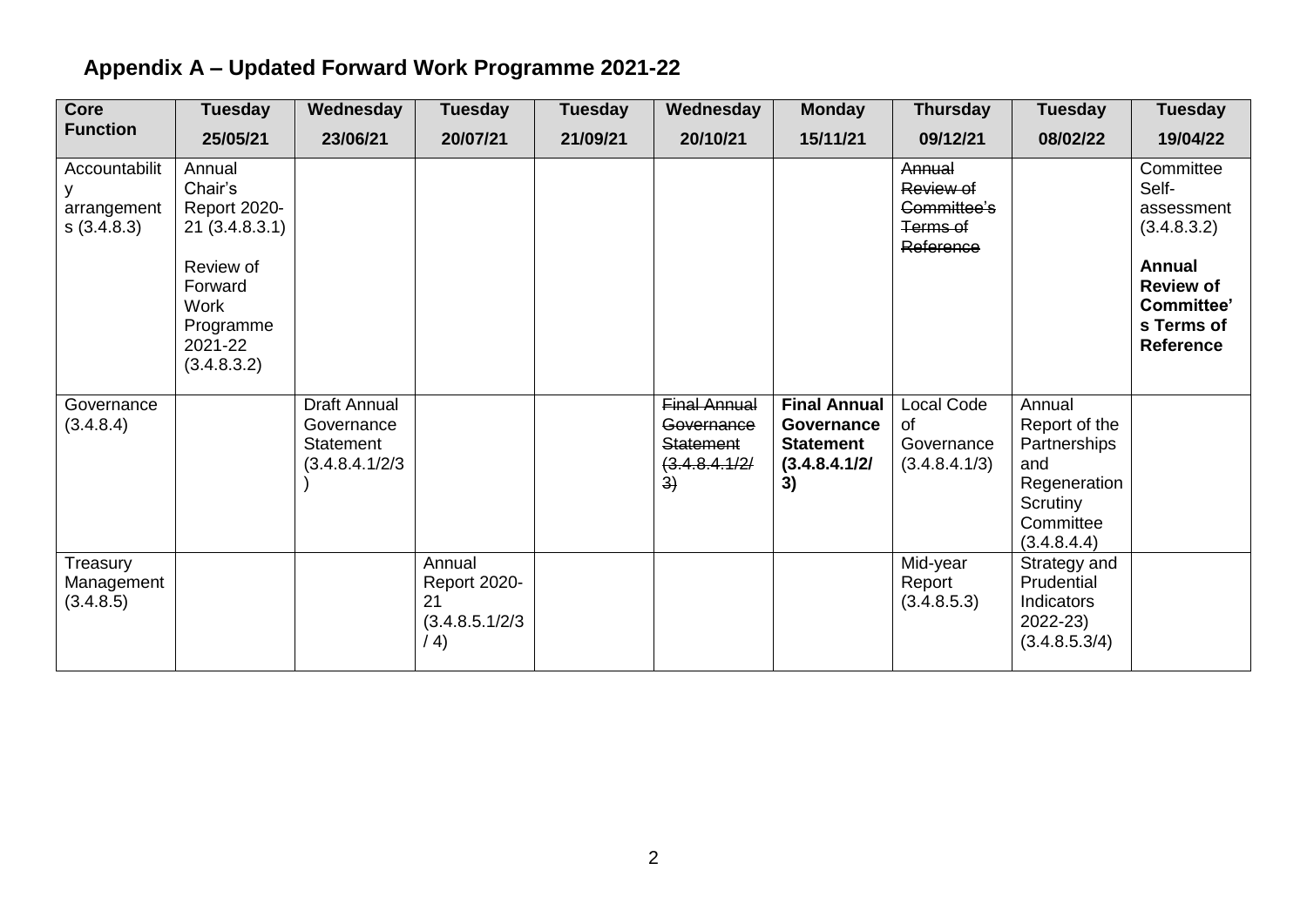# **Appendix A – Updated Forward Work Programme 2021-22**

| <b>Core</b>                                                                   | <b>Tuesday</b>                                                                                               | Wednesday | <b>Tuesday</b>                                                                 | <b>Tuesday</b>                                                                                                                        | Wednesday | <b>Monday</b> | <b>Thursday</b>                                                                                                                                         | <b>Tuesday</b>                                                                                                                                                     | <b>Tuesday</b>                                                                                                                        |
|-------------------------------------------------------------------------------|--------------------------------------------------------------------------------------------------------------|-----------|--------------------------------------------------------------------------------|---------------------------------------------------------------------------------------------------------------------------------------|-----------|---------------|---------------------------------------------------------------------------------------------------------------------------------------------------------|--------------------------------------------------------------------------------------------------------------------------------------------------------------------|---------------------------------------------------------------------------------------------------------------------------------------|
| <b>Function</b>                                                               | 25/05/21                                                                                                     | 23/06/21  | 20/07/21                                                                       | 21/09/21                                                                                                                              | 20/10/21  | 15/11/21      | 09/12/21                                                                                                                                                | 08/02/22                                                                                                                                                           | 19/04/22                                                                                                                              |
| Assurance<br>Framework<br>(3.4.8.7)<br><b>Risk</b><br>Management<br>(3.4.8.8) |                                                                                                              |           |                                                                                |                                                                                                                                       |           |               | <b>Risk</b><br>Management<br><b>Framework</b><br>(3.4.8.7.1/2)<br>(3.4.8.8.1)<br>Corporate<br><b>Risk Register</b><br>(3.4.8.7.1/2)<br>(3.4.8.8.1)      | <b>Risk</b><br><b>Managemen</b><br>t Framework<br>(3.4.8.7.1/2)<br>(3.4.8.8.1)<br>Corporate<br><b>Risk</b><br><b>Register</b><br>(3.4.8.7.1/2)<br>(3.4.8.8.1)      |                                                                                                                                       |
| Countering<br>Fraud and<br>Corruption<br>(3.4.8.9)                            |                                                                                                              |           | <b>Annual Fraud</b><br><b>Report 2020-</b><br>21(3.4.8.9.4)                    | Annual<br>Comments,<br>Complaints &<br>Whistleblowi<br>ng Report<br>(3.4.8.9.1)                                                       |           |               | Counter<br>Fraud<br>Strategy<br>(3.4.8.9.2/3)                                                                                                           |                                                                                                                                                                    |                                                                                                                                       |
| <b>Internal Audit</b><br>(3.4.8.10)                                           | Annual<br><b>Internal Audit</b><br><b>Report 2020-</b><br>21<br>(3.4.8.10.6/7/<br>8/9/12/14/15)<br>(3.4.8.6) |           | <b>Internal Audit</b><br>Update<br>Report<br>(3.4.8.10.10/<br>11)<br>(3.4.8.6) | <b>Internal Audit</b><br>Update<br>Report<br>(3.4.8.10.10/<br>11)<br>(3.4.8.6)<br>Outstanding<br><b>Issues/Risks</b><br>(3.4.8.10.11) |           |               | Review of<br><b>Internal Audit</b><br>Charter<br>(3.4.8.10.3/1)<br>3)<br><b>Internal Audit</b><br>Update<br>Report<br>(3.4.8.10.10/<br>11)<br>(3.4.8.6) | Annual<br><b>Internal Audit</b><br>Strategy<br>2022-23<br>(3.4.8.10.1/2)<br>5/6)<br><b>Internal Audit</b><br>Update<br>Report<br>(3.4.8.10.10/<br>11)<br>(3.4.8.6) | <b>Internal Audit</b><br>Update<br>Report<br>(3.4.8.10.10/<br>11)<br>(3.4.8.6)<br>Outstanding<br><b>Issues/Risks</b><br>(3.4.8.10.11) |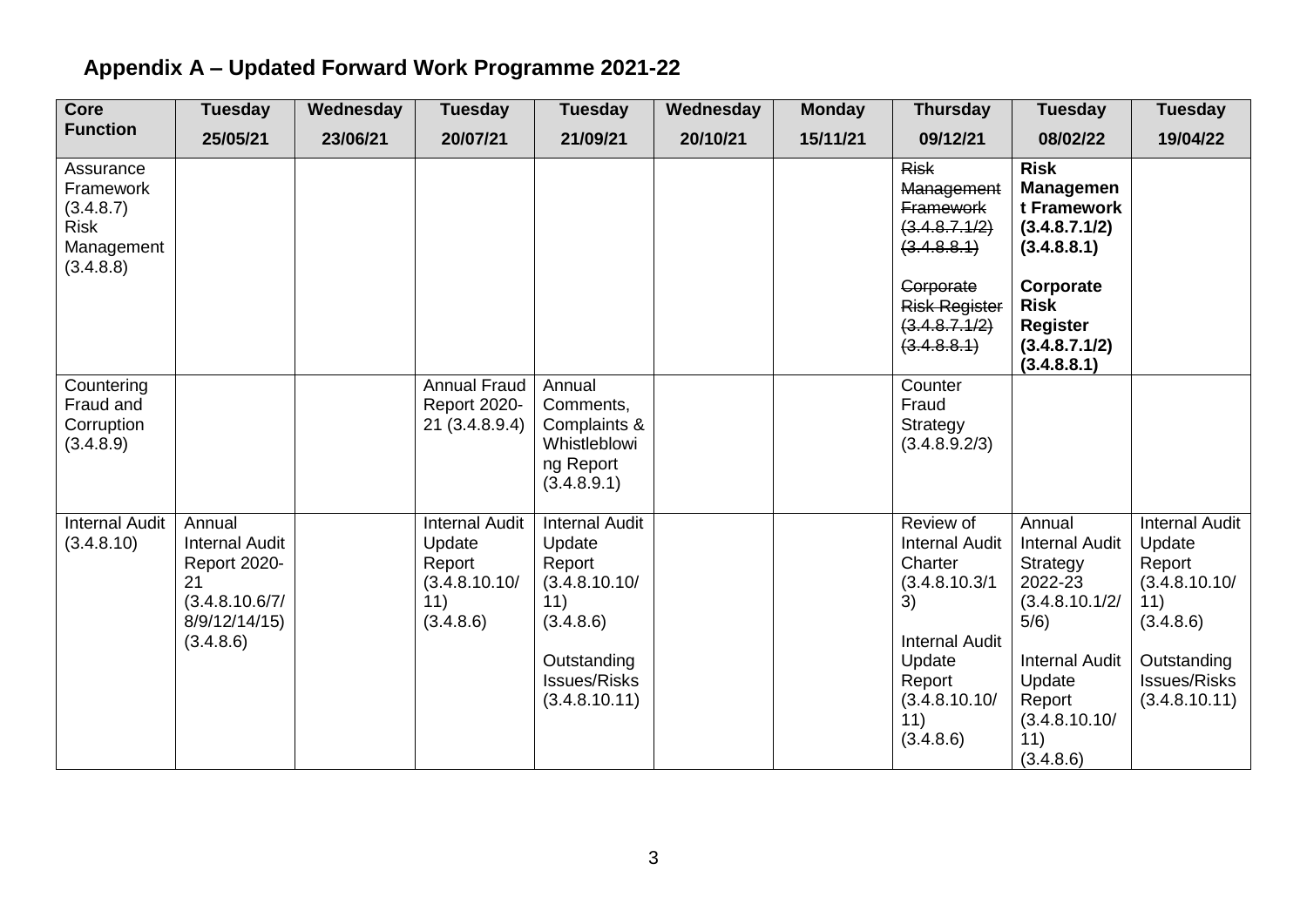# **Appendix A – Updated Forward Work Programme 2021-22**

| <b>Core</b>                                            | <b>Tuesday</b> | Wednesday                                                             | <b>Tuesday</b>                                         | <b>Tuesday</b>                                                                                                                                    | Wednesday                                                             | <b>Monday</b>                                                                | <b>Thursday</b>                                                                                                                                                                                                                           | <b>Tuesday</b>                                                                                                                                      | <b>Tuesday</b>                                        |
|--------------------------------------------------------|----------------|-----------------------------------------------------------------------|--------------------------------------------------------|---------------------------------------------------------------------------------------------------------------------------------------------------|-----------------------------------------------------------------------|------------------------------------------------------------------------------|-------------------------------------------------------------------------------------------------------------------------------------------------------------------------------------------------------------------------------------------|-----------------------------------------------------------------------------------------------------------------------------------------------------|-------------------------------------------------------|
| <b>Function</b>                                        | 25/05/21       | 23/06/21                                                              | 20/07/21                                               | 21/09/21                                                                                                                                          | 20/10/21                                                              | 15/11/21                                                                     | 09/12/21                                                                                                                                                                                                                                  | 08/02/22                                                                                                                                            | 19/04/22                                              |
| External<br>Audit<br>(3.4.8.11)                        |                |                                                                       |                                                        | Audit of<br><b>Accounts</b><br>Report<br>(3.4.8.11.2)<br>(3.4.8.12.3)                                                                             |                                                                       |                                                                              | <b>Annual Audit</b><br>Summary<br>2021<br>(3.4.8.11.3)                                                                                                                                                                                    |                                                                                                                                                     | <b>Annual Audit</b><br>Plan 2021-22<br>(3.4.8.11.1/3) |
| Financial<br>Reporting<br>(3.4.8.12)                   |                | <b>Draft</b><br>Statement of<br>Accounts<br>2020-21<br>(3.4.8.12.1/2) |                                                        |                                                                                                                                                   | Final<br>Statement of<br><b>Accounts</b><br>2020-21<br>(3.4.8.12.1/2) | <b>Final</b><br><b>Statement</b><br>of Accounts<br>2020-21<br>(3.4.8.12.1/2) |                                                                                                                                                                                                                                           |                                                                                                                                                     |                                                       |
| Other<br>regulators<br>and<br>inspectors<br>(3.4.8.13) |                |                                                                       | Annual<br>Health &<br>Safety<br>Report<br>(3.4.8.13.1) | Annual<br>Information<br>Governance<br>Report 2020-<br>21<br>(3.4.8.13.1)<br>Annual<br>Policy<br>Acceptance<br>Report 2020-<br>21<br>(3.4.8.13.1) |                                                                       |                                                                              | Annual<br>Information<br>Governance<br>in Schools<br><b>Report 2020-</b><br>21<br>(3.4.8.13.1)<br>Annual<br><b>Insurance</b><br>Report 2020-<br>21<br>(3.4.8.13.1)<br><b>Annual ICT</b><br>Security<br>Report 2020-<br>21<br>(3.4.8.13.1) | <b>Annual</b><br><b>Insurance</b><br>Report<br>2020-21<br>(3.4.8.13.1)<br><b>Annual ICT</b><br><b>Security</b><br>Report<br>2020-21<br>(3.4.8.13.1) |                                                       |